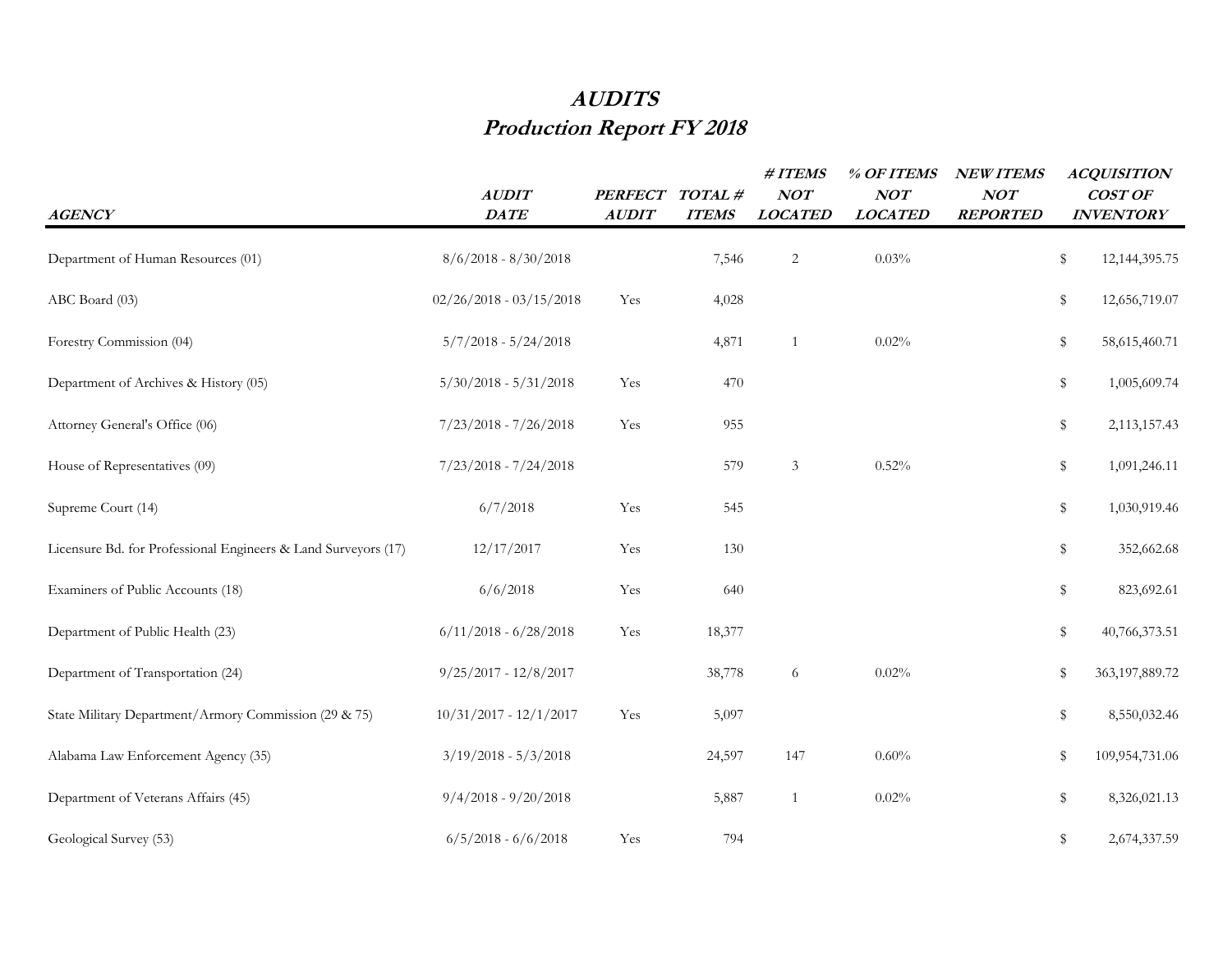| <b>AGENCY</b>                                           | AUDIT<br><b>DATE</b>    | PERFECT TOTAL #<br><b>AUDIT</b> | <b>ITEMS</b> | #ITEMS<br>NOT<br><b>LOCATED</b> | % OF ITEMS<br>NOT<br><b>LOCATED</b> | <b>NEW ITEMS</b><br>NOT<br><b>REPORTED</b> | <b>ACQUISITION</b><br>COST OF<br><b>INVENTORY</b> |
|---------------------------------------------------------|-------------------------|---------------------------------|--------------|---------------------------------|-------------------------------------|--------------------------------------------|---------------------------------------------------|
| Emergency Management Agency (57)                        | $1/22/2018 - 2/1/2018$  | Yes                             | 1,968        |                                 |                                     |                                            | \$<br>8,440,511.12                                |
| Department of Economic & Community Affairs (64)         | 12/11/2017 - 12/13/2017 | Yes                             | 844          |                                 |                                     |                                            | \$<br>2,513,281.11                                |
| Crime Victims Compensation Commission (66)              | 12/11/2017              | Yes                             | 93           |                                 |                                     |                                            | \$<br>254,397.78                                  |
| Sports Hall of Fame & Museum (68)                       | 1/19/2018               |                                 | 561          | 2                               | 0.36%                               |                                            | \$<br>1,179,205.70                                |
| Alabama Public Television (73)                          | $7/30/2018 - 8/2/2018$  |                                 | 2,566        | 2                               | 0.08%                               |                                            | \$<br>33,411,908.17                               |
| Alabama Public Television - Federal Equipment (FE)      | $7/30/2018 - 8/2/2018$  | Yes                             | 16           |                                 |                                     |                                            | \$<br>66,824.00                                   |
| Department of Environmental Management (74)             | $7/9/2018 - 7/19/2018$  | Yes                             | 3,262        |                                 |                                     |                                            | \$<br>16,640,312.52                               |
| Liquefied Petroleum Gas Board (78)                      | 12/4/2017               | Yes                             | 126          |                                 |                                     |                                            | \$<br>416,496.54                                  |
| Department of Senior Services (79)                      | 12/5/2017               | Yes                             | 170          |                                 |                                     |                                            | \$<br>254,028.83                                  |
| Senior Citizens Hall of Fame (BQ)                       | 12/5/2017               | Yes                             | $\mathbf{1}$ |                                 |                                     |                                            | \$<br>1,063.25                                    |
| Board of Heating, AC & Refrigeration Contractors (86)   | 5/1/2018                | Yes                             | 150          |                                 |                                     |                                            | \$<br>486,505.45                                  |
| Governor's Commission on Physical Fitness & Sports (87) | 12/14/2017              | Yes                             | 9            |                                 |                                     |                                            | \$<br>27,081.01                                   |
| Historical Commission (88)                              | $9/4/2018 - 9/20/2018$  | Yes                             | 1,767        |                                 |                                     |                                            | \$<br>3,750,026.73                                |
| Alabama Medicaid Agency (89)                            | $2/5/2018 - 2/23/2018$  |                                 | 2,236        | 5                               | 0.22%                               |                                            | \$<br>6,652,513.27                                |
| U.S. Space & Rocket Center (92)                         | 12/11/2017 - 12/21/2017 | Yes                             | 2,437        |                                 |                                     |                                            | \$<br>13,099,267.21                               |
| Manufactured Housing Commission (AH)                    | 8/29/2018               | Yes                             | 125          |                                 |                                     |                                            | \$<br>678,948.45                                  |
| Health Planning & Development Agency (AJ)               | 12/12/2017              | Yes                             | 65           |                                 |                                     |                                            | \$<br>163,252.15                                  |
| Judicial Inquiry Commission (AM)                        | 1/5/2018                | Yes                             | 43           |                                 |                                     |                                            | \$<br>66,028.02                                   |